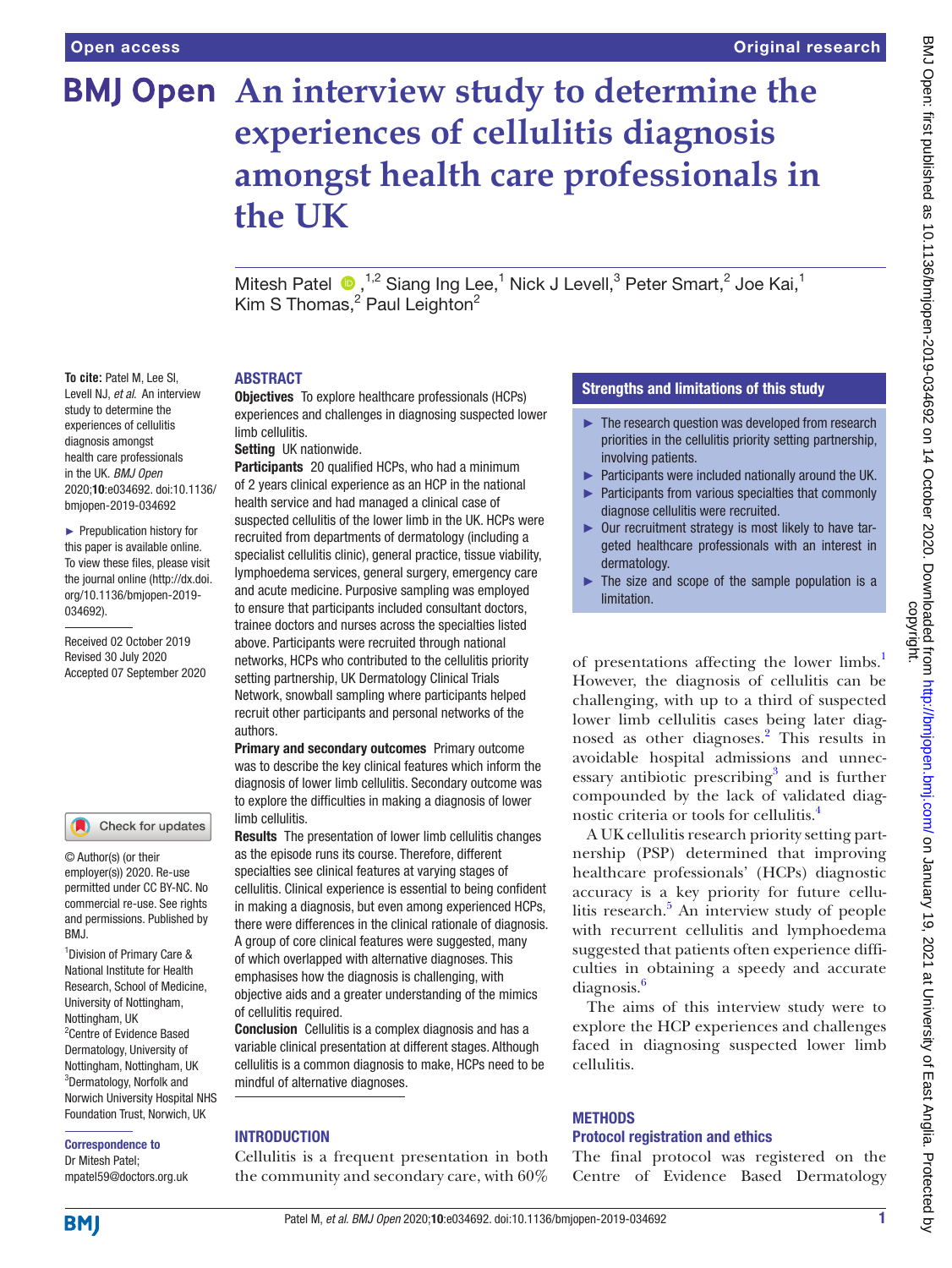(CEBD) website (9 May 2019). Ethical approval was granted by the Health Research Authority and Health and Care Research Wales (19/HRA/0485, 30 November 2018). Verbal and written consent was obtained from each participant.

#### Patient and public involvement

The research question was developed from research priorities in the cellulitis PSP, involving patients. A patient representative helped design this study and is a coauthor. On publication, participants will be sent the final manuscript.

#### Eligibility criteria

#### Selection of participants

Participants were qualified HCPs, who had a minimum of 2 years clinical experience as an HCP in the national health service and had managed a clinical case of suspected cellulitis of the lower limb in the UK. Two years' experience was the minimum requirement as then HCPs will have gained adequate exposure to cellulitis cases. HCPs were recruited from departments of dermatology (including a specialist cellulitis clinic), general practice, tissue viability, lymphoedema services, general surgery, emergency care and acute medicine.

Purposive sampling was employed to ensure that participants included consultant doctors, trainee doctors and nurses across the specialties listed above. Participants were recruited through:

- 1. National networks.
- 2. HCPs who contributed to the cellulitis PSP.
- 3. UK Dermatology Clinical Trials Network.
- 4. Snowball sampling where participants helped recruit other participants.
- 5. Personal networks of the authors.

Potential participants were approached and recruited by email. Data collection and analysis were undertaken concurrently and sampling ceased when thematic saturation had been achieved (ie, new interviews generated no new insights).<sup>[7](#page-8-6)</sup>

#### Researcher characteristics

Interviews were conducted by MP (male), and coded and analysed by MP and SIL (female, both general practitioner (GP) trainees who had managed clinical cases of cellulitis previously). Both MP and SIL attended qualitative methodology training courses. The broader research group included experienced clinical academics (JK (academic GP) and NL (clinical professor of dermatology), a patient representative (PS) and senior qualitative experts (JK and PL)). Three participants had clinical interactions with the interviewer in the past, but not regarding cellulitis.

#### Interview setting

Each participant took part in a single, semistructured, qualitative interview. Two interviews were face to face, with the remaining via telephone. Written consent was gained from participants, with additional verbal consent gained before the interview. All participants received a

£20 reimbursement voucher or donated this fee to the British Skin Foundation charity.

#### Data collection

Prior to the interview, participants were asked to reflect on their most recent experiences of making a cellulitis diagnosis, focusing on the typical presentations, challenging cases and differential diagnoses.

A topic guide, informed by a prior systematic review and interview study,<sup>8</sup> was used to structure the interview (see [online supplemental material\)](https://dx.doi.org/10.1136/bmjopen-2019-034692). However, participants were urged to propose and/or expand on topics which they felt were relevant to their experience of diagnosis. New topics were then added to the topic guide for subsequent interviews.

#### Data processing

Interviews were audiorecorded and transcribed. Transcripts were checked (by MP) and data managed using QSR NVivo 12 software.

#### Data analysis

Analysis was inductive, searching for themes in the data. A structured, systematic, multistage approach to thematic analysis was followed.<sup>9</sup> Coders immersed themselves in the data, by reading the dataset before coding. Data were coded manually by MP, with SIL also independently coding a third of the transcripts. A list of each code, with a brief description was then used to group the codes into theme piles. Themes were defined and refined, with subthemes also developed.

Uncertainties in coding and thematic organisation were resolved in discussion with the other authors. Data collection and analysis was concurrent. The final codebook was agreed by all authors and is presented in [figure](#page-2-0) 1. The interviewer kept a reflexive research diary, logging intuitive thoughts and immediate reflections after each interview. These reflections, as well as queries around data collection, handling and interpretation were then discussed at regular research meetings.

#### RESULTS

Twenty HCPs were interviewed [\(table](#page-2-1) 1). The age range was 29–67 years; 15 were female; 6 had <10 years of clinical experience, 9 had 11–20 years and 5 had >20 years. Interviews were conducted between 19 March and 11 June 2019, with a mean duration of 29 min.

#### Main findings

Four key themes were identified: (1) the patient presentation; (2) challenges leading to diagnostic uncertainty; (3) strategies to improve diagnosis; and (4) the need for an objective diagnostic aid, with further classification into subthemes. How the codes mapped onto the overarching themes are shown in [table](#page-3-0) 2.

#### Diagnosis of cellulitis

#### The typical patient and risk factors

In general practice, the typical patient described by participants included older adults with comorbidities; concerns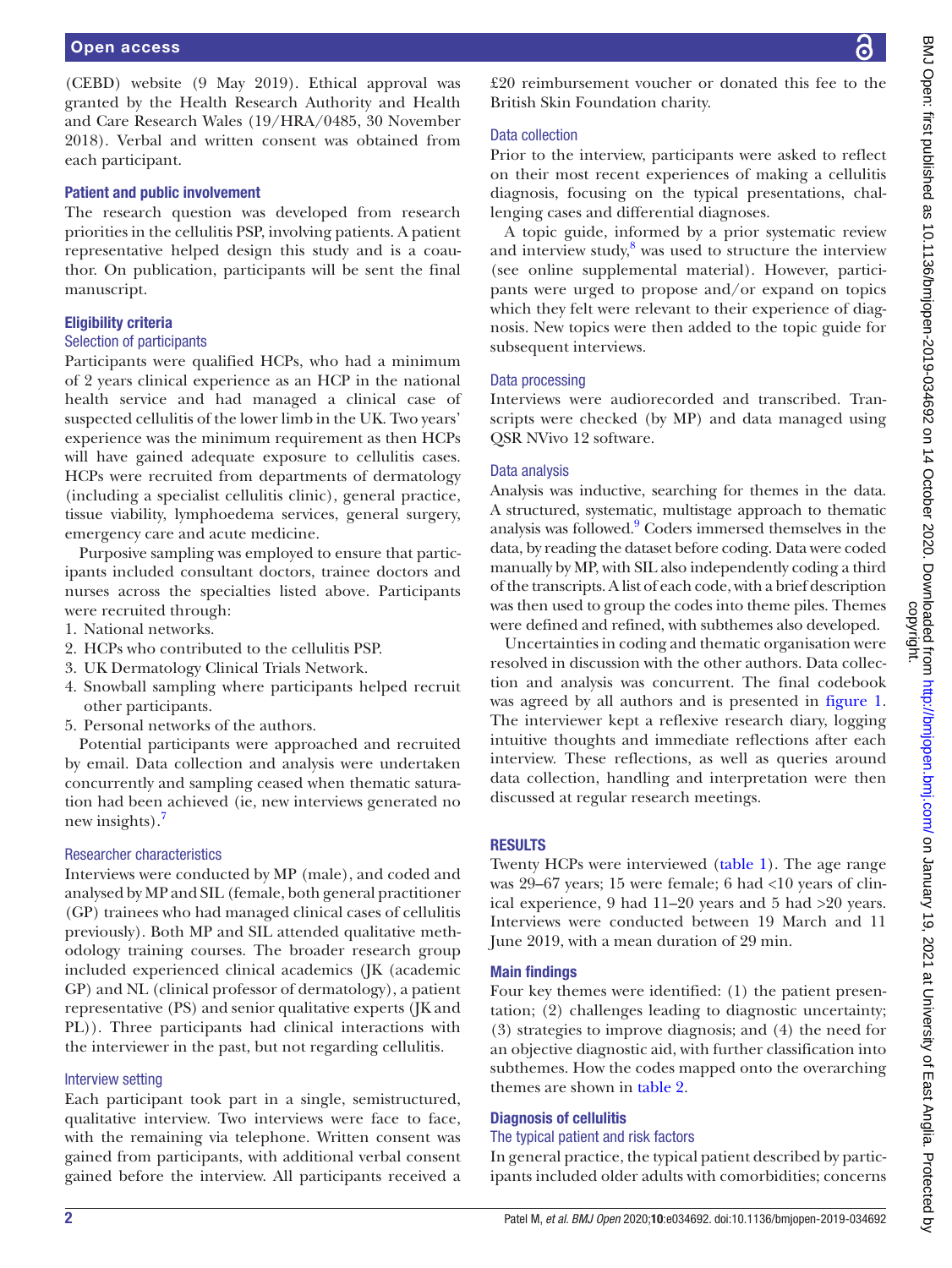#### Codes used

- Trial of treatment quides diagnosis  $\bullet$
- Discussing diagnosis with colleagues
- Time and safety netting approach
- Patients who self-diagnose and treat
- Approach when HCPs do not agree with patient self-diagnosis
- Patients involved with diagnosis with the HCP
- **Typical cellulitis presentations**
- **Clinical features of cellulitis**
- Factors that decrease the likelihood of cellulitis diagnosis
- Factors that increase the likelihood of cellulitis diagnosis
- Investigations to aid diagnosis
- Missed/delayed diagnosis of cellulitis (final diagnosis)
- Missed/delayed diagnosis of cellulitis (initial diagnosis)
- Patient finds it difficult to accept it is not cellulitis
- Reasons why cellulitis diagnosis is challenging
- Suggestions on what may improve diagnosis
- Views on diagnostic aids for HCP
- Views on diagnostic aids for patients
- Views on how well HCP make diagnosis
- Experience guides diagnosis
- Seeing patients part way through assessment and management
- Differential diagnoses
- Sepsis as a concern
- Medico legal issues as a factor
- Follow up of patients
- Most suitable HCP to diagnose cellulitis
- Fear of missing more serious differentials
- <span id="page-2-0"></span>Clinical features to include in diagnostic algorithm
- Other factors influencing diagnosis

Figure 1 Standardised codebook used by two independent coders. HCP, healthcare professional

of possible cellulitis cases were often raised by district nursing colleagues. Emergency care and acute services described people who presented with features of systemic compromise. Both infectious disease and general surgery services often managed intravenous drug users who were at risk of deeper infection.

Factors that HCPs stated increased the likelihood of cellulitis were features of systemic upset including fever, malaise, rigours; coexisting injury or infection such as tinea, superficial ulceration, previous history of cellulitis, previous history of dermatological conditions such as eczema, diabetes, immunosuppressive medications and those with no fixed abode with social and health risks. Bilateral symptoms were commonly described by participants as a factor increasing the likelihood of chronic, systemic pathologies rather than cellulitis.

#### Confidence in diagnosis

One dermatologist explained how being more aware of the differential diagnoses made them more likely to accurately diagnose cellulitis, especially compared with junior colleagues. Generally, HCPs with more clinical experience felt more confident with diagnosis, as they appreciated the presentation with more observed cases 'I would say it is just experience [helping diagnosis], a lot of the juniors that come into A&E have not seen that many cellulitis [cases]' (P19, emergency care consultant, 10 years clinical experience).

<span id="page-2-1"></span>

| Characteristics of the participants<br>Table 1 |                      |                                              |                                                   |                                              |
|------------------------------------------------|----------------------|----------------------------------------------|---------------------------------------------------|----------------------------------------------|
| <b>Participant Ethnicity</b>                   |                      | <b>Clinical role</b>                         | Number of times they<br>have diagnosed cellulitis | Time since they last<br>diagnosed cellulitis |
| $\mathbf{1}$                                   | <b>Asian British</b> | <b>GP</b>                                    | $>50$                                             | One week ago                                 |
| 2                                              | <b>White British</b> | Acute medicine/infectious disease consultant | >50                                               | One week ago                                 |
| 3                                              | White Irish          | <b>GP</b>                                    | $>50$                                             | Three weeks ago                              |
| 4                                              | <b>White British</b> | Acute medicine consultant                    | >50                                               | Last 4 weeks                                 |
| 5                                              | <b>White British</b> | Acute medicine consultant                    | $>50$                                             | One week ago                                 |
| 6                                              | <b>White British</b> | Tissue viability nurse                       | $10 - 50$                                         | Less than 1 week                             |
| $\overline{7}$                                 | <b>White British</b> | Lymphoedema specialist nurse                 | $>50$                                             | One week ago                                 |
| 8                                              | Asian British        | Emergency medicine consultant                | >50                                               | Less than 1 week                             |
| 9                                              | <b>Asian British</b> | Dermatology consultant                       | $10 - 50$                                         | Four weeks ago                               |
| 10                                             | <b>White British</b> | District nurse                               | >50                                               | Last 3 months                                |
| 11                                             | <b>Black</b>         | <b>GP</b> trainee                            | $10 - 50$                                         | Less than 1 week                             |
| 12                                             | <b>White British</b> | GP locum                                     | $10 - 50$                                         | Two weeks ago                                |
| 13                                             | <b>White British</b> | GP out of hours                              | $>50$                                             | Two weeks ago                                |
| 14                                             | <b>White British</b> | Dermatology specialist nurse                 | >50                                               | Last 3 months                                |
| 15                                             | <b>White British</b> | Dermatology consultant                       | $10 - 50$                                         | Last 12 months                               |
| 16                                             | Mixed                | Surgical trainee                             | $10 - 50$                                         | Last 4 weeks                                 |
| 17                                             | <b>White British</b> | Community advanced nurse practitioner        | $>50$                                             | Less than 1 week                             |
| 18                                             | <b>White British</b> | Dermatology trainee                          | >50                                               | Four weeks ago                               |
| 19                                             | <b>White British</b> | Emergency medicine consultant                | $>50$                                             | Last 3 months                                |
| 20                                             | <b>White British</b> | Dermatology consultant                       | >50                                               | Less than 1 week                             |

GP, general practitioner.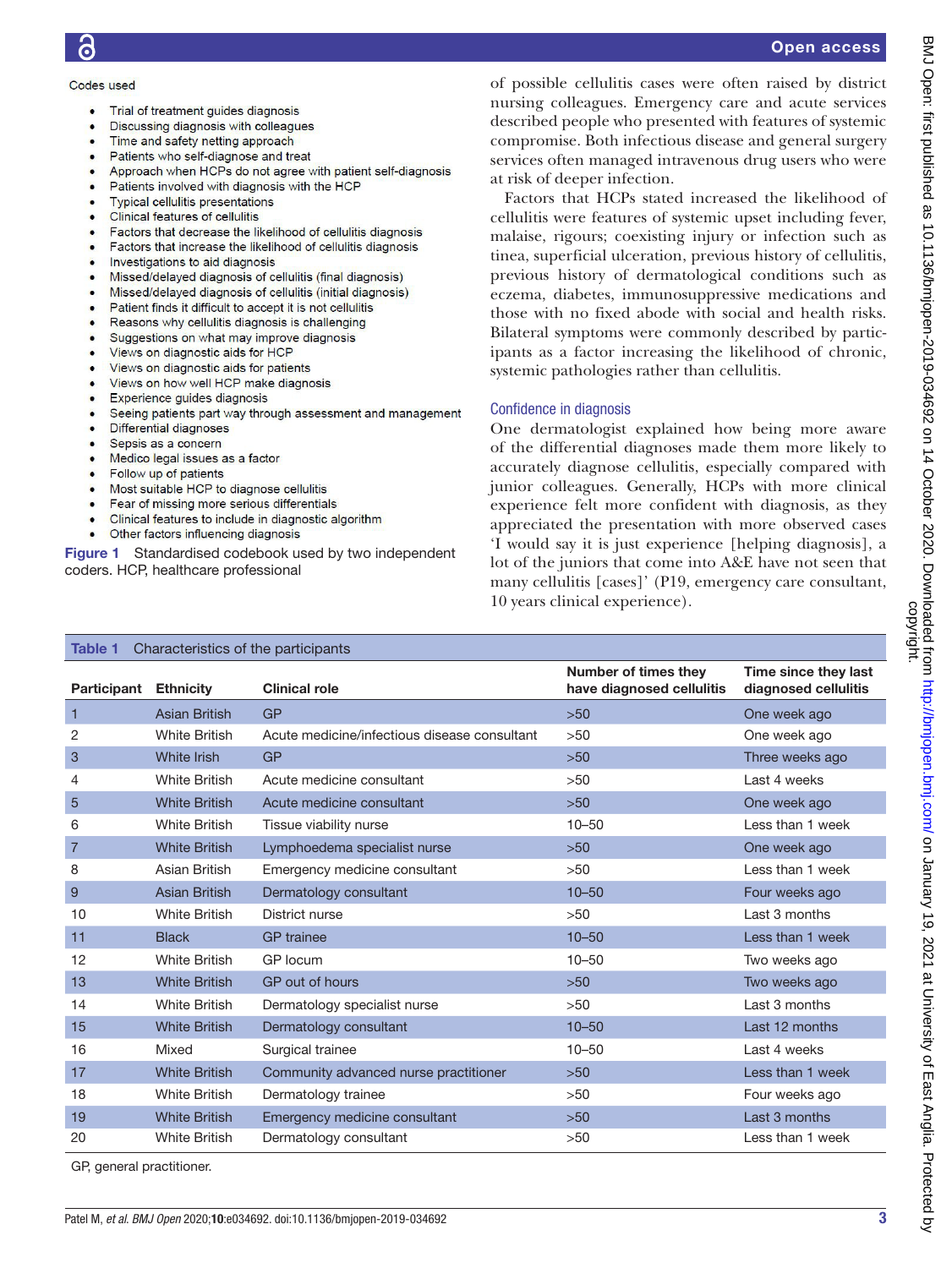<span id="page-3-0"></span>

| <b>Table 2</b><br>How the codes mapped onto themes |                                         |  |                                                                                                                                                          |  |
|----------------------------------------------------|-----------------------------------------|--|----------------------------------------------------------------------------------------------------------------------------------------------------------|--|
| Themes                                             | <b>Subthemes</b>                        |  | Codes                                                                                                                                                    |  |
| The patient<br>presentation                        | The typical patient<br>and risk factors |  | $\blacktriangleright$ Typical cellulitis<br>presentations<br>$\blacktriangleright$ Factors that<br>increase the<br>likelihood of<br>cellulitis diagnosis |  |
|                                                    | Confidence in<br>diagnosis              |  | $\blacktriangleright$ Most suitable<br>HCP to diagnose<br>cellulitis                                                                                     |  |
|                                                    |                                         |  | Experience guides<br>diagnosis                                                                                                                           |  |
|                                                    | Cases of<br>misdiagnoses                |  | Missed/delayed<br>diagnosis of<br>cellulitis (final<br>diagnosis)                                                                                        |  |
|                                                    |                                         |  | Missed/delayed<br>diagnosis of<br>cellulitis (initial<br>diagnosis)                                                                                      |  |
|                                                    | <b>Differential diagnoses</b>           |  | $\blacktriangleright$ List of alternative<br>diagnosis                                                                                                   |  |
| Challenges<br>leading to                           | Continuum of clinical<br>features       |  | ▶ Changes in clinical<br>presentation                                                                                                                    |  |
| diagnostic<br>uncertainty                          | A subjective diagnosis                  |  | $\blacktriangleright$ Reasons why<br>cellulitis diagnosis<br>is challenging                                                                              |  |
|                                                    | Community<br>challenges                 |  | $\blacktriangleright$ Seeing patients<br>part way through<br>assessment and<br>management                                                                |  |
|                                                    |                                         |  | $\blacktriangleright$ Follow-up of<br>patients                                                                                                           |  |
|                                                    | The role of 'defensive'<br>medicine     |  | Sepsis as a<br>concern                                                                                                                                   |  |
|                                                    |                                         |  | Medico legal issues<br>as a factor                                                                                                                       |  |
|                                                    |                                         |  | Fear of missing<br>more serious<br>differentials                                                                                                         |  |
|                                                    | Patient-specific<br>factors             |  | $\triangleright$ Other factors<br>influencing<br>diagnosis                                                                                               |  |
| Strategies<br>to improve<br>diagnosis              | Using time as a guide                   |  | $\blacktriangleright$ Time and safety<br>netting approach                                                                                                |  |
|                                                    | Trial of treatment                      |  | $\blacktriangleright$ Trial of treatment<br>guides diagnosis                                                                                             |  |
|                                                    | <b>Biochemical</b><br>investigations    |  | $\blacktriangleright$ Investigations to<br>aid diagnosis                                                                                                 |  |
|                                                    | Seeking advice                          |  | $\blacktriangleright$ Discussing<br>diagnosis with<br>colleagues                                                                                         |  |

**Continued** 

| <b>Table 2</b> Continued          |                                                               |                                                                                     |  |  |  |  |
|-----------------------------------|---------------------------------------------------------------|-------------------------------------------------------------------------------------|--|--|--|--|
| Themes                            | <b>Subthemes</b>                                              | Codes                                                                               |  |  |  |  |
|                                   | <b>Further education</b>                                      | $\triangleright$ Suggestions on<br>what may improve<br>diagnosis                    |  |  |  |  |
| an objective<br>diagnostic<br>aid | The need for A diagnostic algorithm $\triangleright$ Views on | diagnostic aids for<br>HCP                                                          |  |  |  |  |
|                                   | Indices for an<br>algorithm                                   | $\blacktriangleright$ Clinical features<br>to include in<br>diagnostic<br>algorithm |  |  |  |  |
| HCP, health care professional.    |                                                               |                                                                                     |  |  |  |  |

A dermatology trainee felt seeing less cellulitis cases during their training compared with their senior colleagues historically, and therefore not getting as much exposure, hindered accurate diagnosis.

#### Cases of misdiagnoses

Trauma-related skin changes were frequently an initial misdiagnosis in the emergency department. When discussing cases of uncertainty, where cellulitis was the initial suspected diagnosis, one GP described a case of venous eczema which was managed with repeated antibiotics 'Generally anything that is red and hot on the legs is treated with antibiotics' (P1, GP, > 13 years clinical experience). Chronic rashes were frequently seen by dermatology and infectious disease discussed lymphoma cases initially referred as cellulitis 'We did see [patients] coming in with 'Oh this must be a resistant cellulitis', have got a swollen limb that might be a little bit red and it turns out to be some horrible form of lymphoma' (P2, infectious disease consultant, 25 years clinical experience).

The importance of a correct diagnosis is key, as two participants discussed the possibility of prophylactic antibiotics for patients with recurrent cellulitis. A dermatology consultant explained how misdiagnosis can result in inappropriate and costly admissions to the ward.

#### Differential diagnoses

A frequent diagnosis of uncertainty for primary and emergency care was deep vein thrombosis (DVT), as the clinical features of cellulitis can overlap 'One thing that is always a problem is leg swelling…it is difficult to ascertain between DVT and cellulitis' (P8, emergency care consultant, 20 years clinical experience). Common differential diagnoses discussed by participants, which they observed in their clinical practice, with discriminating features from cellulitis that they described, are shown in [table](#page-4-0) 3.

#### Challenges leading to diagnostic uncertainty The continuum of clinical features

Participants described how the presentation of lower limb cellulitis changed as the episode ran its course. This was influenced by when patients seek clinical review and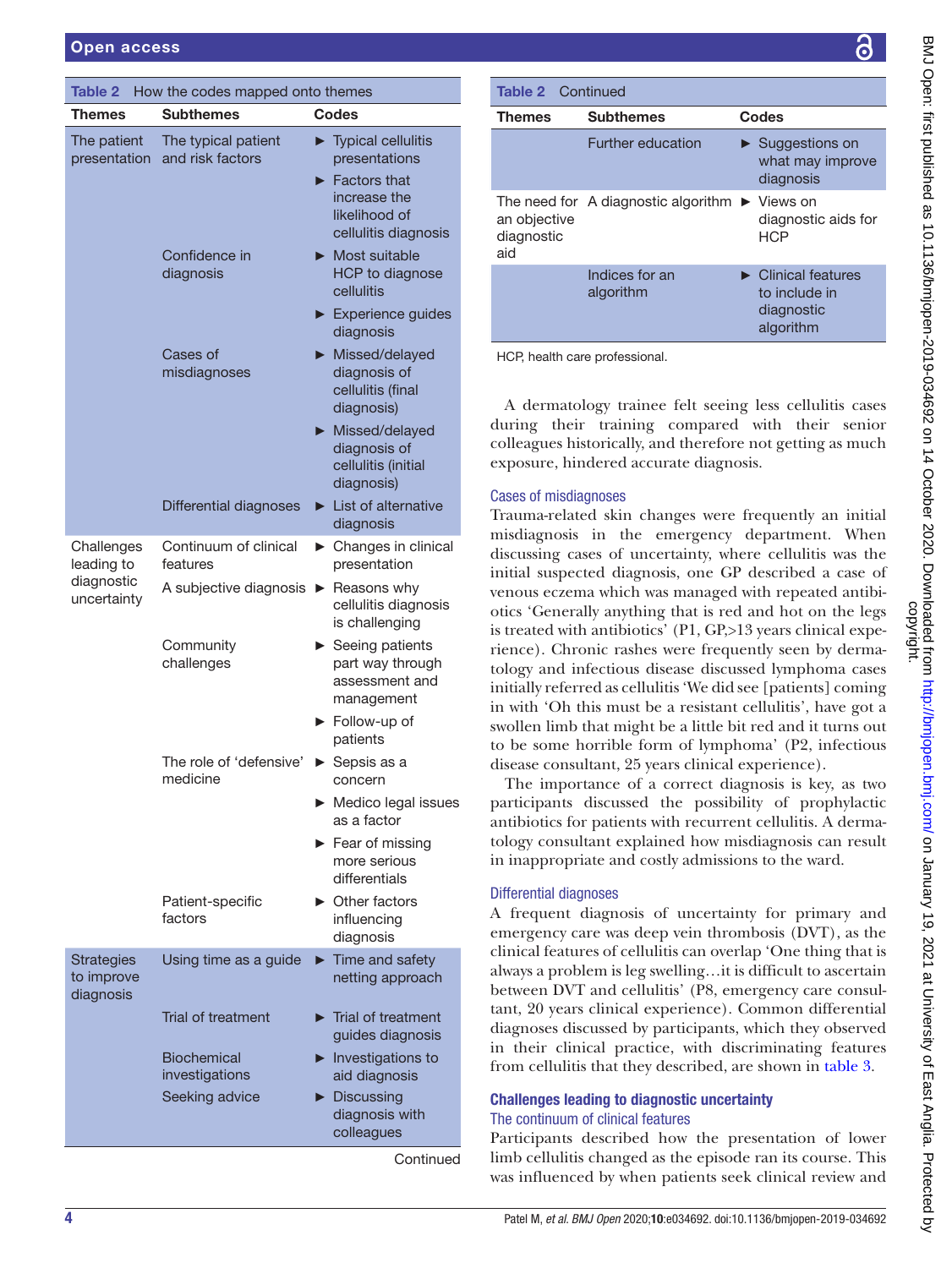<span id="page-4-0"></span>

| Differential diagnoses of lower limb cellulitis discussed by participants<br>Table 3 |                                                                                                                                                                                                                                                                                                              |  |  |  |
|--------------------------------------------------------------------------------------|--------------------------------------------------------------------------------------------------------------------------------------------------------------------------------------------------------------------------------------------------------------------------------------------------------------|--|--|--|
|                                                                                      | Differential diagnoses Key differentiating factors from cellulitis                                                                                                                                                                                                                                           |  |  |  |
| Chronic heart failure<br>causing oedema                                              | Chronic, bilateral, lack of mobility, breathless, cardiac history (P1, GP; P14, dermatology specialist<br>nurse)                                                                                                                                                                                             |  |  |  |
| Venous eczema                                                                        | Usually chronic with haemosiderin scaling, itching, crusting, likely bilateral, possibly eczema<br>elsewhere on body, less well defined, (P3, GP; P15, dermatology consultant)                                                                                                                               |  |  |  |
| Thrombophlebitis                                                                     | Tender, localised, hard, lumpy rash around an often-thickened vein (P3, GP; P5, acute medicine<br>consultant; P12, GP locum)                                                                                                                                                                                 |  |  |  |
| Erythema nodosum                                                                     | Multiple, discrete swellings (P13, GP out of hours)                                                                                                                                                                                                                                                          |  |  |  |
| <b>DVT</b>                                                                           | Pain is usually deep in calf rather than superficial, less sharply demarcated and less intense erythema,<br>diffuse swelling of limb, can be young, can be intravenous drug users, high DVT wells score, fewer<br>systemic features (P2, infectious disease consultant; P12, GP locum; P13, GP out of hours) |  |  |  |
| Lymphoedema                                                                          | Chronic, bilateral, usually less painful, thickened warty skin in the long-term, normal inflammatory<br>markers (P9, dermatology consultant; P18, dermatology trainee)                                                                                                                                       |  |  |  |
| Allergic reaction to<br>insect bites                                                 | Central puncture mark, itch, when acute, developing lichenified erythema when chronic (P2, infectious<br>disease consultant)                                                                                                                                                                                 |  |  |  |
| Lipodermatosclerosis                                                                 | Often bilateral, systemically well, tight non-tender skin with inverted champagne bottle appearance<br>(P4, acute medicine consultant; P20, dermatology consultant)                                                                                                                                          |  |  |  |
| Necrotising fasciitis                                                                | Crepitus, rapidly spreading, septic, very tender (P5, acute medicine consultant; P16, surgical trainee)                                                                                                                                                                                                      |  |  |  |
| Wound infection                                                                      | Local to the wound, covers small area, yellow exudate, strong odour (P10, district nurse; P16, surgical<br>trainee)                                                                                                                                                                                          |  |  |  |
| Baker's cyst                                                                         | Unilateral popliteal swelling, suddenly more tender on rupture (P15, dermatology consultant)                                                                                                                                                                                                                 |  |  |  |

DVT, deep vein thrombosis; GP, general practitioner.

meant that different specialties observed clinical features at varying stages of cellulitis.

In dermatology services, presentations were seen later in the episode. However, partial treatment and response did make the diagnosis challenging as the initial typical features of cellulitis may then vary. However, seeing patients later in the journey allowed dermatologists to appreciate the progression of clinical features 'I learnt to appreciate much more that [cellulitis] is coming up, it is happening and that it is fading away…When I was [junior], I was seeing [cellulitis] at the beginning and middle stages, trying to diagnose it, but in dermatology you're seeing it more at that other end of the spectrum...so I think there is a lot [to be] learnt about seeing that pattern developing and progressing and then resolving' (P18, dermatology trainee, 8 years clinical experience).

Importantly for dermatologists, other more serious pathologies such as a DVT had often been ruled out.

#### A subjective diagnosis

One GP explained how there is no specific test that can aid diagnosis, thus subjective assessment can lead to different diagnoses 'I think the fact that there is no specific diagnostic test…and two different people can look at [possible cellulitis) and come up with two different answers' (P1, GP, >13 years clinical experience). She added how this is further influenced by previous experiences, including how long and where HCPs have trained.

#### Community challenges

In the community, additional challenges for GPs were not being familiar with the patient's background history, seeing a patient for the first time or taking over care part way through the patient journey. Working as a locum doctor with a lack of follow-up available, often led to treatment when unsure of the diagnosis 'You've not met the patient before and sometimes you're not going to be able to follow them up so you probably are more likely to give antibiotics' (P12, GP locum, 7 years clinical experience). Limited resources to see patients, such as not being able to conduct an urgent home visit, also influenced diagnosis and subsequent management by GPs.

#### The role of 'defensive' medicine

HCPs in the community, emergency care and surgery were particularly wary of missing a more serious diagnosis, which needed to be ruled out first, such as DVT and necrotising fasciitis 'I think you would want to rule out DVT first because if you miss that then that is…a problem' (P1, GP, >13 years clinical experience; P16, female, surgical trainee, 5 years clinical experience). Many HCPs also mentioned '*sepsis*' when discussing clinical features and diagnosis. This may be leading to an over diagnosis of cellulitis due to concerns of medicolegal complaints of missing an infection which could then get worse 'We're all risk adverse aren't we? We would rather make sure we weren't sued because we had missed someone with an infection' (P2, infectious disease consultant, 25 years clinical experience).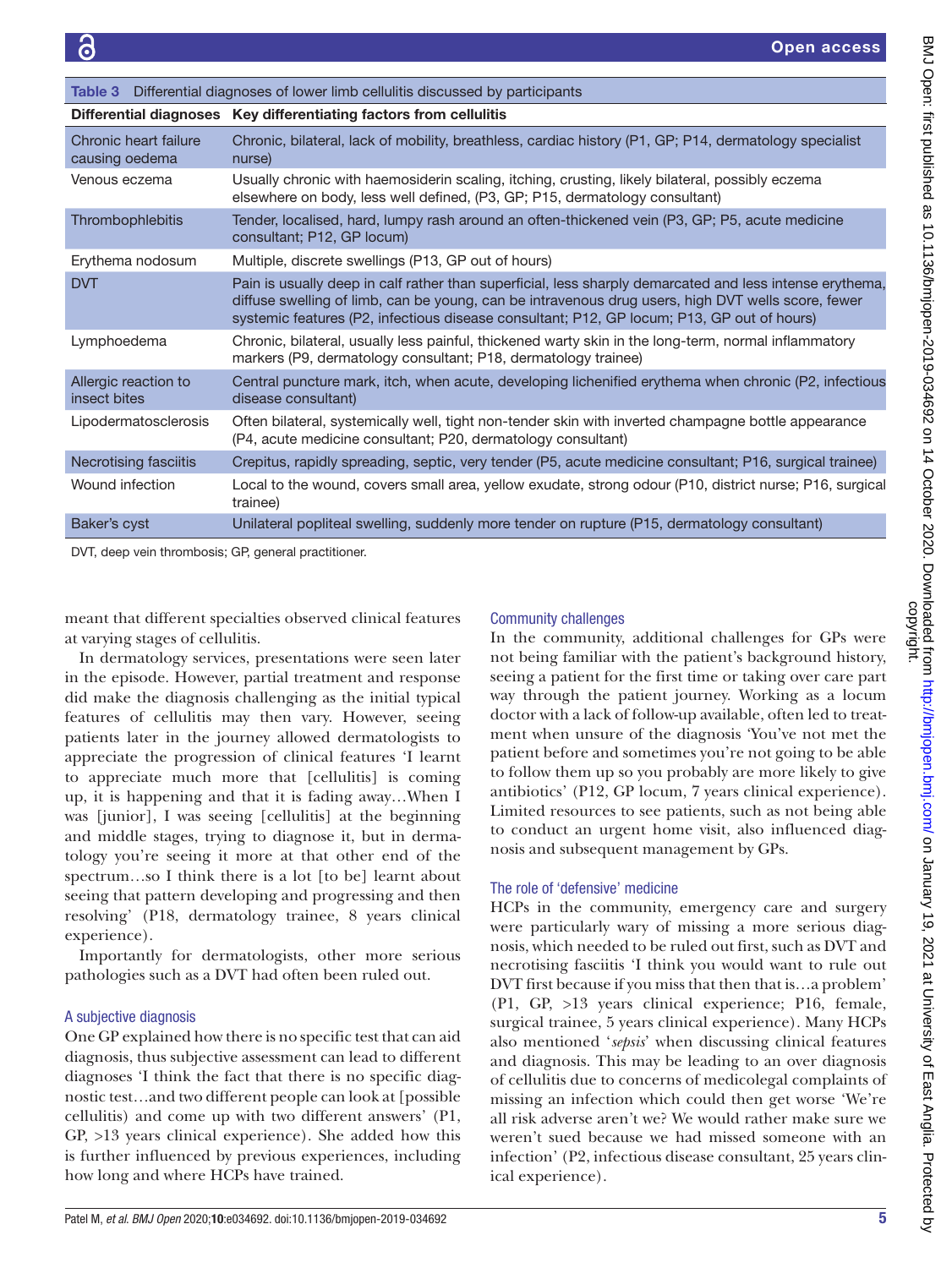#### Patient-specific factors

Participants found people with pigmented skin, lymphoedema and with non-specific symptoms particularly difficult to diagnose in the acute setting 'One of these classical patients that comes in hasn't got a rash*…*[or] the features of swelling, redness, rash and pain in the leg but they come in none specifically unwell*…*I think those patients are much trickier [to diagnose cellulitis]*'* (P5, acute medicine consultant, 16 years clinical experience). One nurse described another diagnostic challenge was when a patient presents with chronic skin changes or a recent episode of cellulitis with continuing signs 'People with chronic red [legs], their legs are red most of the time*…* the skin takes so long to settle, so they could have had cellulitis four weeks ago and it is still red' (P17, advanced nurse practitioner, 20 years clinical experience).

#### Strategies used to reduce uncertainty Using time as a guide

In cases where the HCP was not sure of the diagnosis, different strategies were employed. Using time to allow further clinical features to develop, with appropriate safety netting was a commonly used approach. This was easier when follow-up appointments were available in the community, but was also done in the acute setting 'So if they were well…then I would bring them back to clinic the next day or two' (P4, acute medicine consultant, 17 years clinical experience). But follow-up in secondary care was difficult, often not done and can be a missed opportunity to learn from incorrect diagnoses previously.

#### Trial of treatment

Some HCPs started antibiotics for a suspected cellulitis and reviewed the response to help provide the diagnosis retrospectively 'Cellulitis…was the easiest thing to try and treat so I think that definitely pushed [me] to try some antibiotics and see if this is an infection' (P11, GP trainee, 6 years clinical experience). A major concern highlighted by one GP with this approach was antibiotic resistance and side effects. However, overall, there was a common understanding in primary care why this approach was taken in some instances.

#### Biochemical investigations

In primary care, one doctor described how blood tests and cultures were rarely done to diagnose cellulitis, as such patients would need to be seen in secondary care. Blood cultures were requested by the infectious disease physician if it was an atypical infection, but a challenge described by one dermatology consultant was that organisms are not isolated in the majority of patients. Swabs were done for discharging wound infections, mainly by district nurses or prior to discussion with microbiology, when see by dermatologists.

An emergency physician and surgical trainee explained how blood tests and imaging such as X-rays are important to check for osteomyelitis. The blood tests commonly requested by secondary care HCPs were white cell count

(WCC) and C-reactive protein (CRP) for infection with one dermatologist stating how changes in blood test results were important when taking referrals for suspected cellulitis '[With cellulitis]…you expect a) it is unilateral, b) you want some inflammatory markers which are raised, at least a reasonable WCC and CRP and if it is normal it is not going to be cellulitis*'* (P9, dermatology consultant, 10 years clinical experience). However, one challenge with interpreting blood tests was in the group partially treated with antibiotics, who have improving blood tests but limited clinical response. A biomarker or point of care test for cellulitis was suggested as investigations to aid diagnosis by one dermatology consultant and one GP, respectively.

#### Seeking advice

Another approach during uncertainty was to discuss with colleagues. In the community the nurse may ask the GP to review and vice versa. In hospital, specialists in infectious disease, dermatology, microbiology and general/plastic surgeons are most often contacted for review.

#### Further education

Many HCPs mentioned teaching sessions to improve diagnosis, both at the undergraduate and postgraduate level. One GP stated that real-life clinical cases were felt to be important for teaching, rather than focusing on pictures 'It is all very well seeing pictures but pictures aren't that helpful sometimes, it is how it feels sometimes that makes a difference and actually seeing it in the flesh is very different to seeing even good quality pictures, so I do think that clinical exposure [is important]' (P13, GP, 20 years clinical experience).

A dermatology consultant suggested that a key area of education among HCPs was being aware of differential diagnoses for frontline services 'It is not something people will have put a lot of thought into, the differentials, and I think the focus needs to be on teaching the frontline staff' (P15, dermatology consultant, 18 years clinical experience).

One trainee who worked in a specialist cellulitis clinic found that seeing many cases helped improve her recognition of cellulitis.

# The need for an objective diagnostic aid

## A diagnostic algorithm

Many participants mentioned developing a diagnostic algorithm, similar to the Wells score for DVT. A GP explained how this may also help GPs make a validated clinical decision when colleagues such as district nurses are suspecting cellulitis and the patient cannot be seen quickly. A dermatology nurse described how she often used checklists and how an algorithm would help HCPs not to miss any clinical features *'*[A checklist] could help people that weren't experienced or confident enough… it just gives you something to think about like *"oh I hadn't thought about the heat"*' (P14, dermatology nurse, 9 years clinical experience).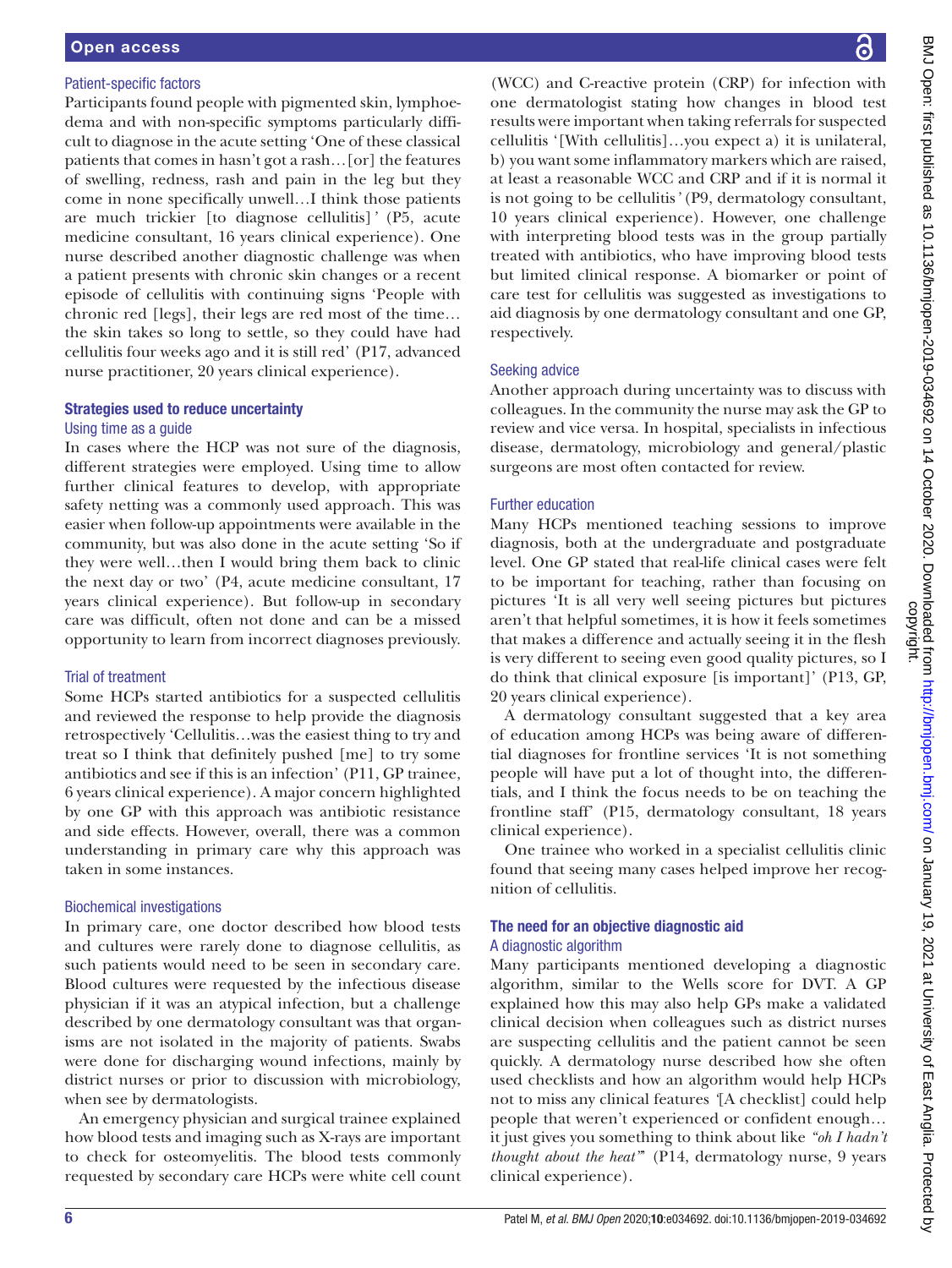One dermatology consultant suggested that a diagnostic checklist should be more of an educational tool to help rule out other differential diagnoses 'For a diagnostic checklist you almost want it to be provided as an education tool with photographs and descriptions…so that people can put these differential diagnoses into their head' (P15, dermatology consultant, 18 years clinical experience).

A dermatology trainee felt that the indices of a checklist would have to reflect how cellulitis changes through the course of the episode. Other challenges described by participants, regarding developing an algorithm were the number of alternative diagnoses, with features that often overlapped with cellulitis and vague initial features. Another concern highlighted by a dermatology consultant was that algorithms will miss patients who may present with atypical features 'Sometimes the trouble with guidelines, algorithms…you could probably cover 95% but does it mean that actually the atypical 5% then [do not] get diagnosed?' (P20, dermatology consultant, 42 years clinical experience).

#### Indices for an algorithm

The key clinical features that HCPs suggested to include in a diagnostic algorithm for lower limb cellulitis were unilateral, pain, erythema, warmth of limb, fever, swelling, acute onset, trauma to the limb, break in the skin, single area affected, clear demarcation, exudate, influenza like malaise, tracking rash, shiny, tenser skin, previous cellulitis, coexisting immunosuppression, coexisting skin conditions, clinical observations for sepsis, negative Wells score and patient concern. No HCP suggested blood tests were a priority in the algorithm, but a GP trainee suggested it could be included in a modified algorithm in secondary care, similar to the CURB-65 score used for pneumonia.

Additional quotes from participants are shown in [table](#page-7-0) 4.

## **DISCUSSION**

#### **Summary**

This study found that the presentation of lower limb cellulitis changes as the episode progresses, leading to variation in the clinical features, seen in different clinical settings. This may be reflected in the range of typical differential diagnoses that specialties discussed and has been described in literature.<sup>1</sup>

Clinical experience was described as an important factor in making a more accurate diagnosis. Dermatologists have previously been suggested as the ideal HCP to diagnose cellulitis. $\frac{11}{11}$  $\frac{11}{11}$  $\frac{11}{11}$  However, the clinical reasoning behind a diagnosis was contradictory between some HCPs.

A core group of clinical features to diagnose cellulitis were suggested. But the challenge is that these features can overlap with other pathologies, irrespective of how likely these are. $12$  More serious pathologies then need to be ruled out first, both for the safety of the patient and to avoid medico-legal consequences.

BMJ Open: first published as 10.1136/bmjopen-2019-034692 on 14 October 2020. Downloaded from http://bmjopen.bmj.com/ on January 19, 2021 at University of East Anglia. Protected by<br>copyright. BMJ Open: first published as 10.1136/bmjopen-2019-034692 on 14 October 2020. Downloaded from <http://bmjopen.bmj.com/> an January 19, 2021 at University of East Anglia. Protected by

Suggestions to improve the accuracy of diagnoses included developing a diagnostic algorithm which could objectively help HCPs with different levels of experience. [13](#page-8-12) The challenge with a diagnostic algorithm is that it would need to incorporate the various stages of a cellulitis episode and therefore various versions of an algorithm might be required.

Importantly, having a greater understanding of the alternative diagnoses is required, especially when the features are vague, atypical or not responding to antibiotic treatment. Educating both doctors and nurses, using real-life clinical scenarios and a focus on differential diagnoses, was also discussed and may be an initial feasible approach to improve diagnostic accuracy. A visually based computerised diagnostic decision support system, focusing on differential diagnoses, has been shown to improve the diagnostic accuracy of cellulitis.<sup>3</sup>

#### Strengths and limitations

A key strength of this study is that participants were included nationally around the UK, across various specialties that commonly diagnose cellulitis, with both nurses and doctors of varying clinical experience.

Like similar studies, the size and scope of the sample population is a limitation of this work. While we argue that our findings are transferable to other settings, we acknowledge that those interviewed were perhaps more interested and better informed about dermatology than many HCPs. This was a function of our purposive sampling, and the likelihood that those interested in cellulitis were more likely to consent to an interview. Furthermore, the participants in this study were mainly female doctors. This may not be representative of the workforce in non-UK countries; therefore the transferability of our findings may be limited.

Some participants were unable to fully describe their clinical rationale behind diagnostic decisions during the interview. This may be because they have developed an intuitive, pattern-recognition, approach in decisionmaking with experience. Such heuristic diagnostic processes in dermatology are well documented[.14](#page-8-13)

As the interviewer was a fellow clinician, interviewees may not have fully shared the details of cases that were misdiagnosed or where diagnoses were delayed due to social desirability bias or fear of litigation. Clinical researcher bias was unavoidable, as the interviewer had clinical insight into cellulitis. However, non-clinicians within the broader authorship group were also involved with coding and analysis of the interviews.

Three participants were known to the interviewer, which can lead to response bias, however the interviewer felt this also allowed an honest, open discussion.

#### Comparison with existing literature

To our knowledge, this is the first interview study undertaken with HCPs, discussing their experiences of cellulitis diagnosis. Our findings on the clinical features of cellulitis, differential diagnoses and also the need to be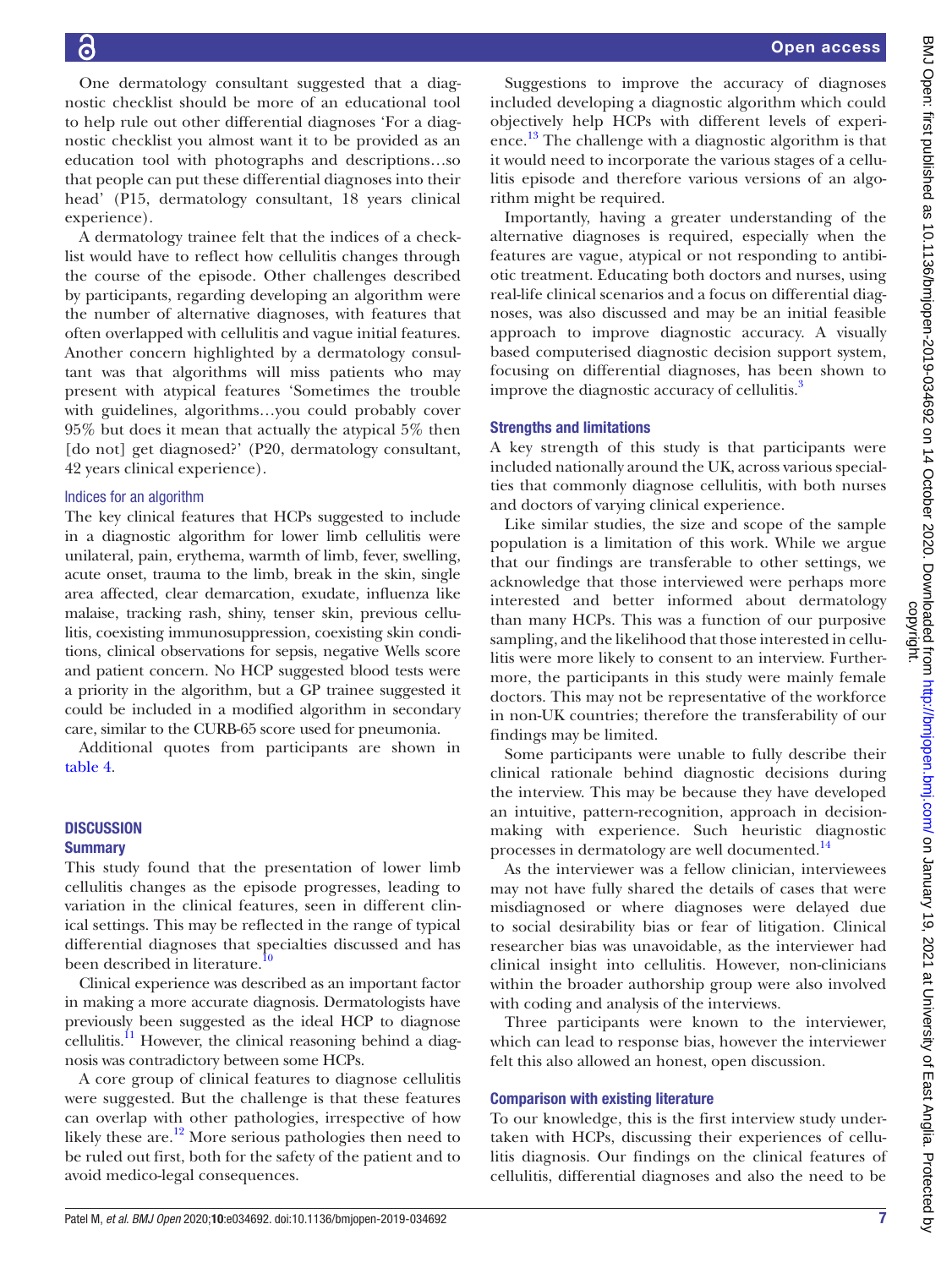<span id="page-7-0"></span>

| <b>Themes</b>                               | <b>Subthemes</b>                       | <b>Participant quotes</b>                                                                                                                                                                                                                                                                                                                                                                                                                                                                                                                                     |
|---------------------------------------------|----------------------------------------|---------------------------------------------------------------------------------------------------------------------------------------------------------------------------------------------------------------------------------------------------------------------------------------------------------------------------------------------------------------------------------------------------------------------------------------------------------------------------------------------------------------------------------------------------------------|
| The patient<br>presentation diagnosis       | Confidence in                          | 'I probably thought more presentations were [cellulitis] as a junior doctorI probably didn't really recognise<br>that sort of stretched skin appearance. I think that has come along as part of just experience over the years, so<br>I probably diagnosed more cellulitis inappropriately as a more junior doctor' (P13, GP out of hours, 20 years<br>clinical experience)                                                                                                                                                                                   |
|                                             | Cases of<br>misdiagnoses               | 'One of the nurse practitioners had seen ankle swelling and the patient thought ithe played some cricket two<br>or three days ago and after one or two days the swelling appeared and she thought that it was just a sprain but<br>next day he represented, I saw him and it looked more like cellulitis because it was quite red, localised areaon<br>close examination I could see a couple of scratches around the ankle so that was maybe the source of cellulitis<br>spreading on the leg' (P8, emergency care consultant, 20 years clinical experience) |
|                                             |                                        | 'There are too many chronic rashes that get referred [to dermatology] as cellulitis' (P18, dermatology trainee, 8<br>years clinical experience)                                                                                                                                                                                                                                                                                                                                                                                                               |
| Challenges<br>leading to<br>diagnostic      | Continuum<br>of clinical<br>features   | 'Usually the patient is already admitted[the referring team] have tried [multiple antibiotics], but nothing is<br>happening, "please can you come and tell us what is going on?"" (P9, dermatology consultant, 10 years clinical<br>experience)                                                                                                                                                                                                                                                                                                               |
| uncertainty                                 |                                        | 'There are varying ranges of erythema, from a little bit of light pinkness to rip roaring hot red, tender, well<br>demarcated, unilateral; the classic sort of textbook stuff' (P18, dermatology trainee, 8 years clinical experience)                                                                                                                                                                                                                                                                                                                        |
|                                             |                                        | 'Virtually every patient that I seethey have had their d-dimer and their duplex done so [DVT] is usually a<br>diagnosis that has been excluded' (P20, dermatology consultant, 42 years clinical experience)                                                                                                                                                                                                                                                                                                                                                   |
|                                             | Community<br>challenges                | 'If you know the patient and you know that they have recurrent cellulitis, someone had seen it like a district nurse<br>and it is Friday afternoon and you can't get out [for a visit]. you would make a judgement call' (P1, GP, >13 years<br>clinical experience)                                                                                                                                                                                                                                                                                           |
|                                             | The role of<br>'defensive'<br>medicine | 'We're so much more aware of things like sepsislooking at any kind of signs of infection' (P10, district nurse, 25<br>years clinical experience)                                                                                                                                                                                                                                                                                                                                                                                                              |
| <b>Strategies</b><br>to improve             | Using time as<br>a guide               | 'All you can really do is reassure the patient and sayI don't see any clear evidence of cellulitis but we will keep<br>an eye on ityou give safety net advice to the patients' (P18, dermatology trainee, 8 years clinical experience)                                                                                                                                                                                                                                                                                                                        |
| diagnosis                                   | Trial of<br>treatment                  | '(My concerns with this approach) are antibiotic resistance and side effectsespecially in older groups I would<br>say probably that is not the best approach' (P3, GP, 18 years clinical experience)                                                                                                                                                                                                                                                                                                                                                          |
|                                             | <b>Biochemical</b><br>investigations   | 'If I am thinking about doing blood testsit is unlikely that I am going to continue managing them in the<br>community' (P11, GP trainee, 6 years clinical experience)                                                                                                                                                                                                                                                                                                                                                                                         |
|                                             |                                        | 'I would never not diagnose somebody (with cellulitis) just because their inflammatory markers are normal' (P5,<br>acute medicine consultant, 16 years clinical experience)                                                                                                                                                                                                                                                                                                                                                                                   |
|                                             | <b>Further</b><br>education            | 'You very quickly just get entrenched inyour preferences for diagnoses and it is often good to refresh' (P11, GP<br>trainee, 6 years clinical experience)                                                                                                                                                                                                                                                                                                                                                                                                     |
|                                             |                                        | 'I only did 2 weeks (of dermatology) as a medical studentbut certainly increasing dermatology teaching at an<br>earlier stage would make a massive difference' (P13, GP, 20 years clinical experience).                                                                                                                                                                                                                                                                                                                                                       |
|                                             |                                        | 'Pattern recognition and (seeing) variation in the progression of the rash (are important)', thereby appreciating the<br>'life of rashes' (P18, dermatology trainee, 8 years clinical experience).                                                                                                                                                                                                                                                                                                                                                            |
| an objective algorithm<br>diagnostic<br>aid | The need for A diagnostic              | 'I think it can be helpful to have those objective measures (of an algorithm), if it was accepted and validated as a<br>reasonable measure of cellulitis, I think I would actually use that' (P11, GP trainee, 6 years clinical experience).                                                                                                                                                                                                                                                                                                                  |
|                                             |                                        | 'You would have to develop a criteria that can pick up the beginning, it is in the middle and it is resolving at the<br>end' (P18, dermatology trainee, 8 years clinical experience).                                                                                                                                                                                                                                                                                                                                                                         |
|                                             |                                        | 'Because there is such a wide differentialhow would you exclude all of those and also it can be quite<br>nonspecific sometimes in the early stages' (P12, GP locum, 7 years clinical experience).                                                                                                                                                                                                                                                                                                                                                             |

aware of mimics have been described in previous review articles.[10](#page-8-9) A previous review also described cases of misdiagnosis and emerging approaches to improve diagnoses, [8 15](#page-8-7) which were echoed in this study. The diagnostic challenges of infection in primary care, due to atypical presentations and lack of diagnostic tests, have previously been described.<sup>16</sup> Using treatments such as antibiotics as diagnostic aids and discussing with colleagues when uncertain about a diagnosis are common strategies.<sup>17</sup><sup>18</sup> Litigation and fear missing a diagnosis has also been well documented in literature.<sup>[19](#page-8-16)</sup>

#### Implications for research and practice

This study has highlighted that HCPs need to be aware that cellulitis can present with different features at various stages of the acute episode and need to consider the cellulitis mimics. With a current shift in healthcare resulting in trained nurses now managing more acute presentations[,20](#page-8-17) upskilling nurses in cellulitis could be part of the solution.

Many HCPs felt confident in making an accurate diagnosis, often guided by experience and intuition, but found it difficult to verbalise the key distinguishing features.